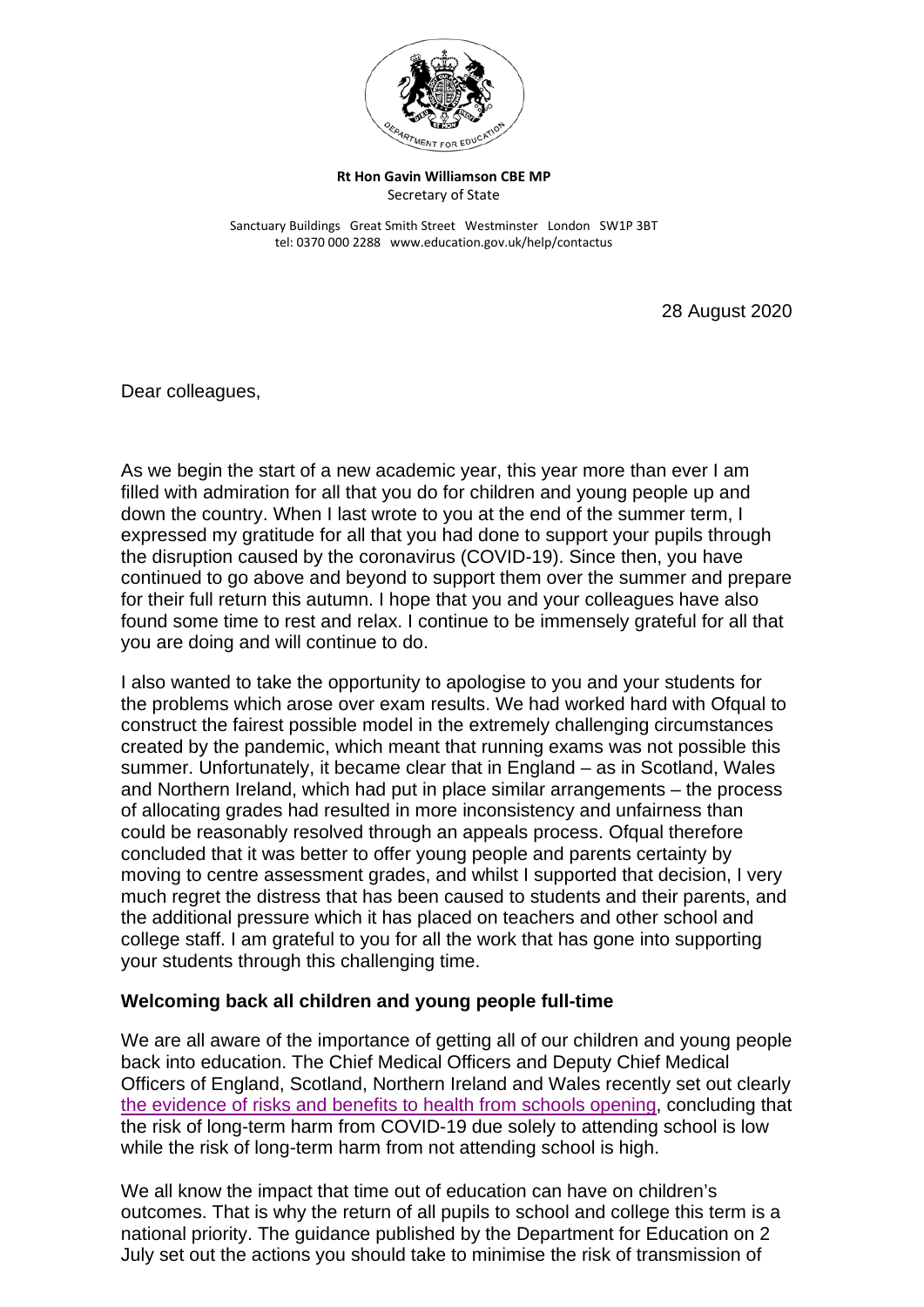coronavirus (COVID-19) in your school or college, including the Public Health England endorsed 'system of controls'. Thank you for all the work you have been doing to put these measures in place, to reduce risks and to reassure you staff, parents, children and young people about the return to school.

This new term will feel different, but I know you will be working to make it as positive an experience as possible. As you implement the measures set out in the system of controls in a way that works for your individual circumstances, it will be important that you continue to minimise contact between pupils and staff by grouping children and young people by class or year, and maintain distance where possible. Your knowledge of the needs of your schools and communities will allow you to make informed judgments about how to balance delivering a broad and balanced curriculum or study progamme with the measures needed to manage risk, whilst giving confidence to parents and pupils that school or college really is the best place for our children and young people to be.

As well as encouraging regular handwashing, enhanced cleaning and ensuring good respiratory hygiene, secondary schools (and schools with pupils in year 7 and above) and colleges will have the discretion to require face coverings in communal areas where social distancing cannot be safely managed, if they believe that it is right in their particular circumstances. In local intervention areas, schools and colleges should implement this approach for all students in year 7 and above, staff and visitors. Face coverings should not be worn in the classroom, where other measures can be taken to reduce the risks, and where their use will likely hinder teaching and learning.

The safety and wellbeing of you, your staff and your pupils has always been my priority. All staff, pupils and their families will continue to have access to testing if they develop COVID-19 symptoms. You will be provided with a small initial supply of home test kits to provide to children and staff who develop symptoms while at school or college and who may otherwise be unable to access a test. Every school or college that has been attended by someone who tests positive will receive direct support and advice from their local Public Health England health protection team. You will also receive a small amount of personal protective equipment (PPE), including clinical face masks, aprons, gloves and visors, as well as the hand sanitiser needed to put on and take off PPE. This oneoff supply is being provided free of charge by the Department of Health and Social Care to help build resilience across the education sector to respond to any suspected cases of coronavirus (COVID-19) in the small number of cases where it might be needed. The instances where it is needed is set out clearly in the quidance.

The detailed guidance for schools is available here:

[https://www.gov.uk/government/publications/actions-for-schools-during-the](https://www.gov.uk/government/publications/actions-for-schools-during-the-coronavirus-outbreak/guidance-for-full-opening-schools)[coronavirus-outbreak/guidance-for-full-opening-schools](https://www.gov.uk/government/publications/actions-for-schools-during-the-coronavirus-outbreak/guidance-for-full-opening-schools)

While we all look forward to welcoming every child and young person back to school and college, we also need to plan for the possibility of local interventions. In the event of local restrictions, we have been clear that schools should remain open as far as possible, and plan to say more about this shortly.

All of this effort to reduce risks and make schools and colleges as safe as possible is important in securing the return of all children to full-time education.